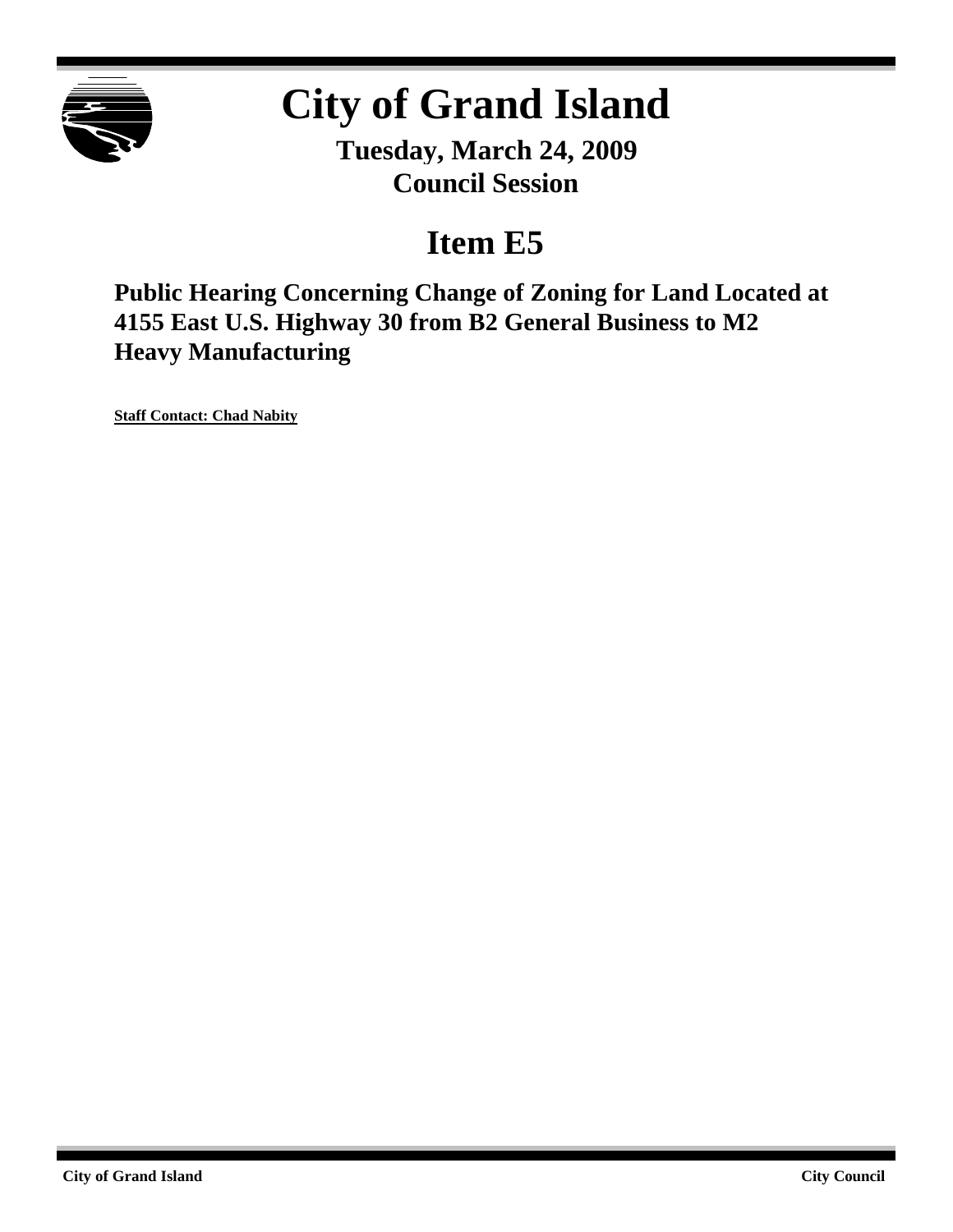## **Council Agenda Memo**

| <b>From:</b>                   | <b>Hall County Regional Planning Department</b>                                                                                               |  |
|--------------------------------|-----------------------------------------------------------------------------------------------------------------------------------------------|--|
| <b>Meeting:</b>                | March 24, 2009                                                                                                                                |  |
| Subject:                       | To Rezone Approximately 14.685 Acres of Land South<br>U.S. Highway 30 at Capital Avenue from B2 General<br>Business to M2 Heavy Manufacturing |  |
| <b>Item <math>\#</math>'s:</b> | $E-5 & E-5$                                                                                                                                   |  |
| <b>Presenter(s):</b>           | Chad Nabity, AICP Hall County Regional Planning<br>Director                                                                                   |  |

### **Background**

A request has been received to consider rezone approximately 14.685 acres of land south of U.S. Highway 30 at Capital Avenue, from B2 General Business to M2 Heavy Manufacturing. The stated purpose of this rezoning request is to permit Aurora Cooperative the ability to move operations from their Lincoln Avenue Location in the center of town to the outskirts of town.

## **Discussion**

Attached you will find the Planning Directors report to the Planning Commission on this item with a summary of the changes.

At the regular meeting of the Regional Planning Commission, held March 4, 2009, the above item was considered following a public hearing

Nabity read two letters in opposition of this change of zone into the record. Copies of the letters are attached. They are both unsigned but were considered by the planning commission.

Don Engle, representing Aurora Coop was at the meeting to speak in favor of the project. Mr. Engle indicated that Aurora Coop is aware that this is an entrance into the City Of Grand Island and that they intend to construct a new building on the site and locate storage tanks on behind the buildings. The view from the road will be of the buildings not of the storage tanks.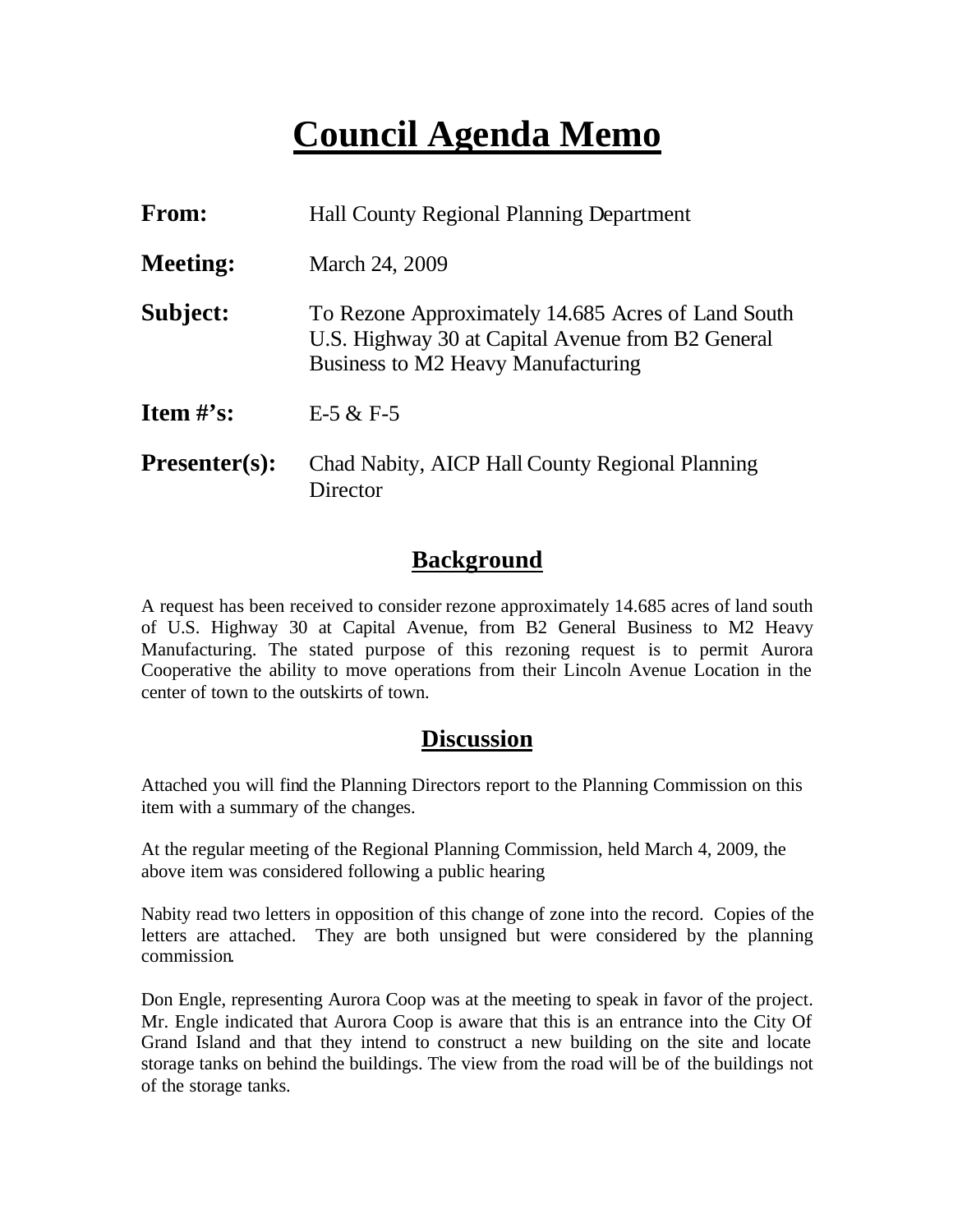## **Alternatives**

It appears that the Council has the following alternatives concerning the issue at hand. The Council may:

- 1. Approve the rezoning request as presented
- 2. Modify the rezoning request to meet the wishes of the Council
- 3. Deny the rezoning request
- 4. Postpone the issue

## **Recommendation**

At the March 4, 2009 meeting of the Hall County Regional Planning Commission a public hearing was held to take comment on this request for annexation and no members of the public presented testimony. A motion was made by Ruge and seconded by Aguilar, to recommend the approval of rezoning request for 4155 East U.S. Hwy. 30, as presented, with an additional recommendation that the letters from Merrick County residents be forwarded on to City Council as well and finding that the request is consistent with the Grand Island Comprehensive Plan. A roll call vote was taken and the motion passed with 7 members present (Ruge, Hayes, O'Neill, Bredthauer, Snodgrass, Aguilar, and Amick) all voting in favor.

## **Sample Motion**

Move to approve the ordinance to amend the zoning map and rezone this property from B2 General Business to M2 Heavy Manufacturing.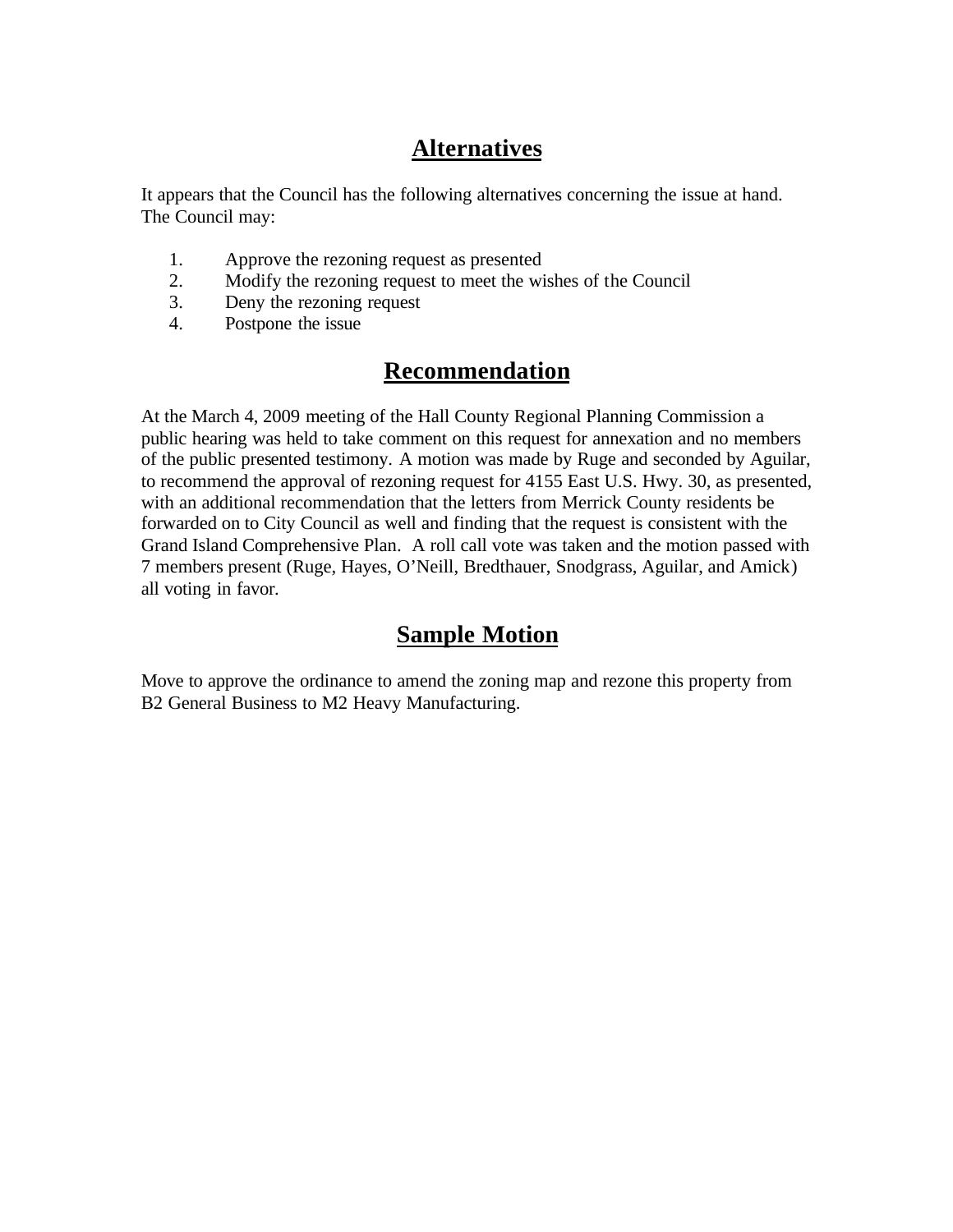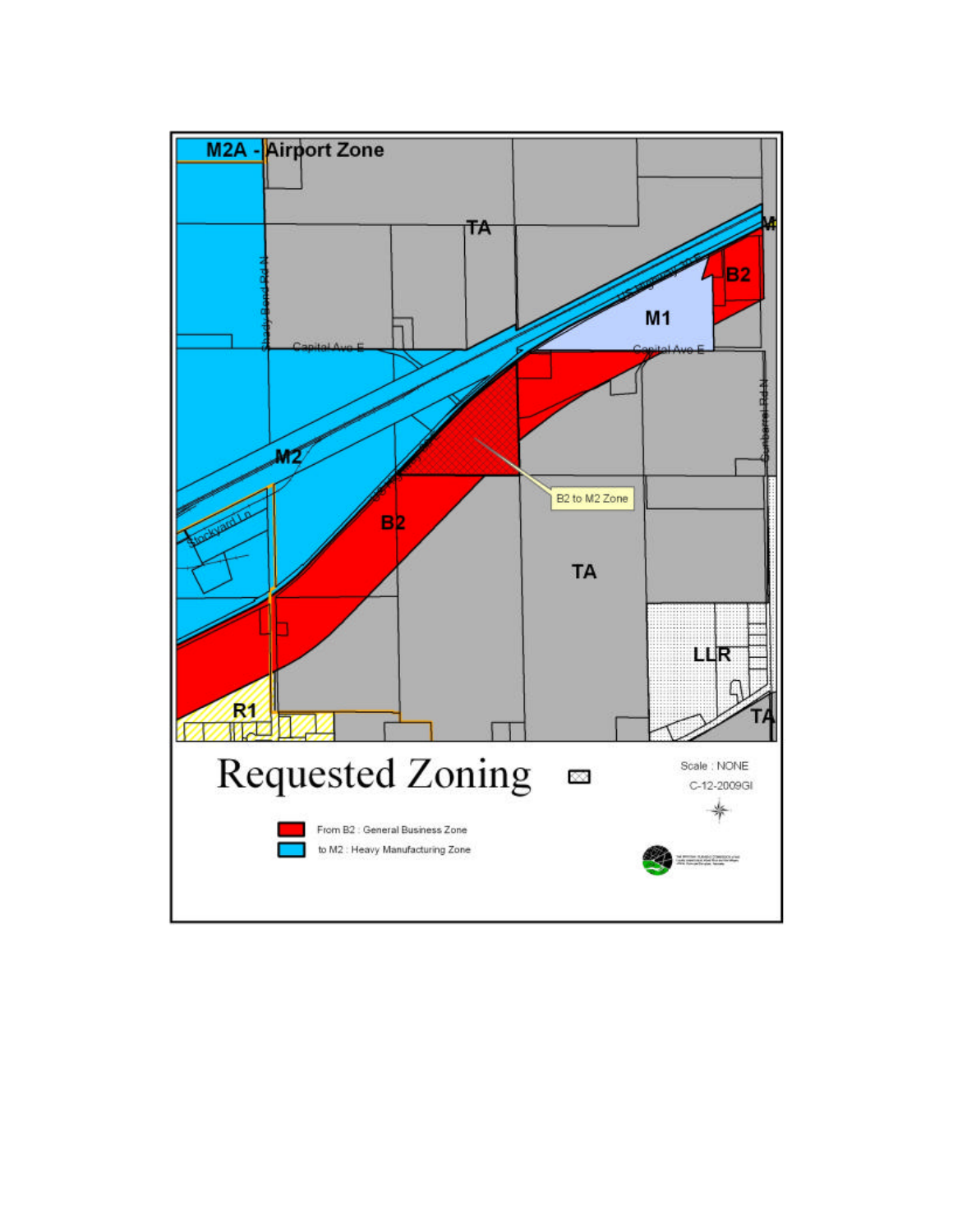**OVERVIEW:** 

**PLANNING DIRECTOR RECOMMENDATION TO REGIONAL PLANNING COMMISSION:** February 19, 2009

**SUBJECT:** *Zoning Change (*C-12-2009GI)

**PROPOSAL:** To rezone approximately 14.685 acres of land south U.S. Highway 30 at Capital Avenue from B2 General Business to M2 Heavy Manufacturing. The purpose of this rezoning is to permit Aurora Cooperative the ability to move operations from their Lincoln Avenue location in the center of town to the outskirts of town.

| <b>Site Analysis</b>                                                                                                     |                                                                                                                                                                                                                                                                                                                                                                         |
|--------------------------------------------------------------------------------------------------------------------------|-------------------------------------------------------------------------------------------------------------------------------------------------------------------------------------------------------------------------------------------------------------------------------------------------------------------------------------------------------------------------|
| Current zoning designation:<br>Permitted and conditional uses:<br>Comprehensive Plan Designation:<br>Existing land uses. | <b>B2</b> - General Business<br><b>B2-</b> General Business General service, retail and<br>wholesale commercial uses including outdoor sales<br>and Billboards. Minimum Lot size of 3000 square<br>feet with 100% coverage.<br>Designated for future development as a mixed use<br>manufacturing a mixture of commercial and<br>industrial uses.<br>Vacant retail store |
|                                                                                                                          |                                                                                                                                                                                                                                                                                                                                                                         |
| <b>Proposed Zoning Designation</b>                                                                                       | M2-Heavy Manufacturing - A wide variety of<br>warehousing, storage, manufacturing and industrial<br>uses and no residential uses. Storage wholesale<br>and retail sale of grain/seed and agricultural<br>chemicals permitted. Minimum lot size of 6000<br>square feet with 65% coverage.                                                                                |
| <b>Adjacent Properties Analysis</b>                                                                                      |                                                                                                                                                                                                                                                                                                                                                                         |
| Current zoning designations:                                                                                             | North and West: M2- Heavy Manufacturing<br><b>South and East: TA- Transitional Agriculture, B2-</b><br><b>General Business</b>                                                                                                                                                                                                                                          |
| Permitted and conditional uses:                                                                                          |                                                                                                                                                                                                                                                                                                                                                                         |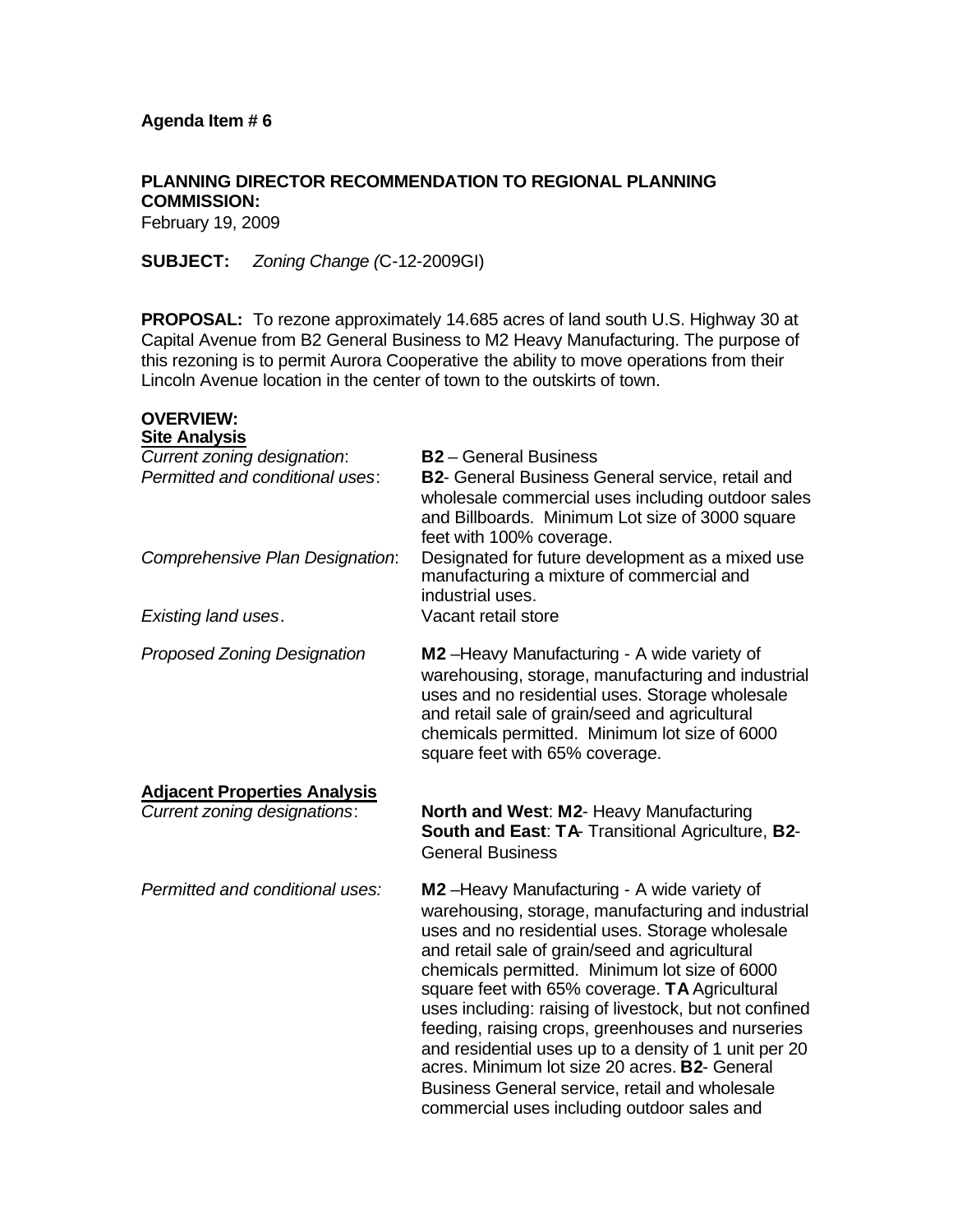| Comprehensive Plan Designation: | Billboards. Minimum Lot size of 3000 square feet<br>with 100% coverage.<br>North, East, South, West: Designated for mixed<br>use manufacturing.                                |
|---------------------------------|--------------------------------------------------------------------------------------------------------------------------------------------------------------------------------|
| <b>Existing land uses:</b>      | North and West: U.S. Highway 30 and Union<br>Pacific Rail Road, Used Car Lot, Vacant Property<br><b>South: Farm Ground</b><br>East: Farm Ground, Triangle East Industrial Park |

#### **EVALUATION:**

#### **Positive Implications**:

- *Consistent with the City's Comprehensive Land Use Plan*: The subject property is designated mixed use manufacturing uses (typically B2 to M2 zoning).
- *Would provide space to move a manufacturing use from the center of town to a more appropriate location*: This would allow the Aurora Coop to move their chemical storage from their current location to one on the outskirts of town.
- *Good access to transportation systems:* This site has good access to U.S. Highway 30 and county roads used to reach nearby farming operations.

#### **Negative Implications**:

• *Changes the Neighborhood:* For many years, while this property was used as a garden center it provided an attractive entrance into the community. The change to allow a heavier use may result in a less pleasant entry. A less pleasant entry may also result if the property is left vacant though or if it is used as just a retail establishment by the Coop.

#### **Other Considerations**

The this property is already intended for possible manufacturing uses as shown below on the Future Land Use Map for the City of Grand Island.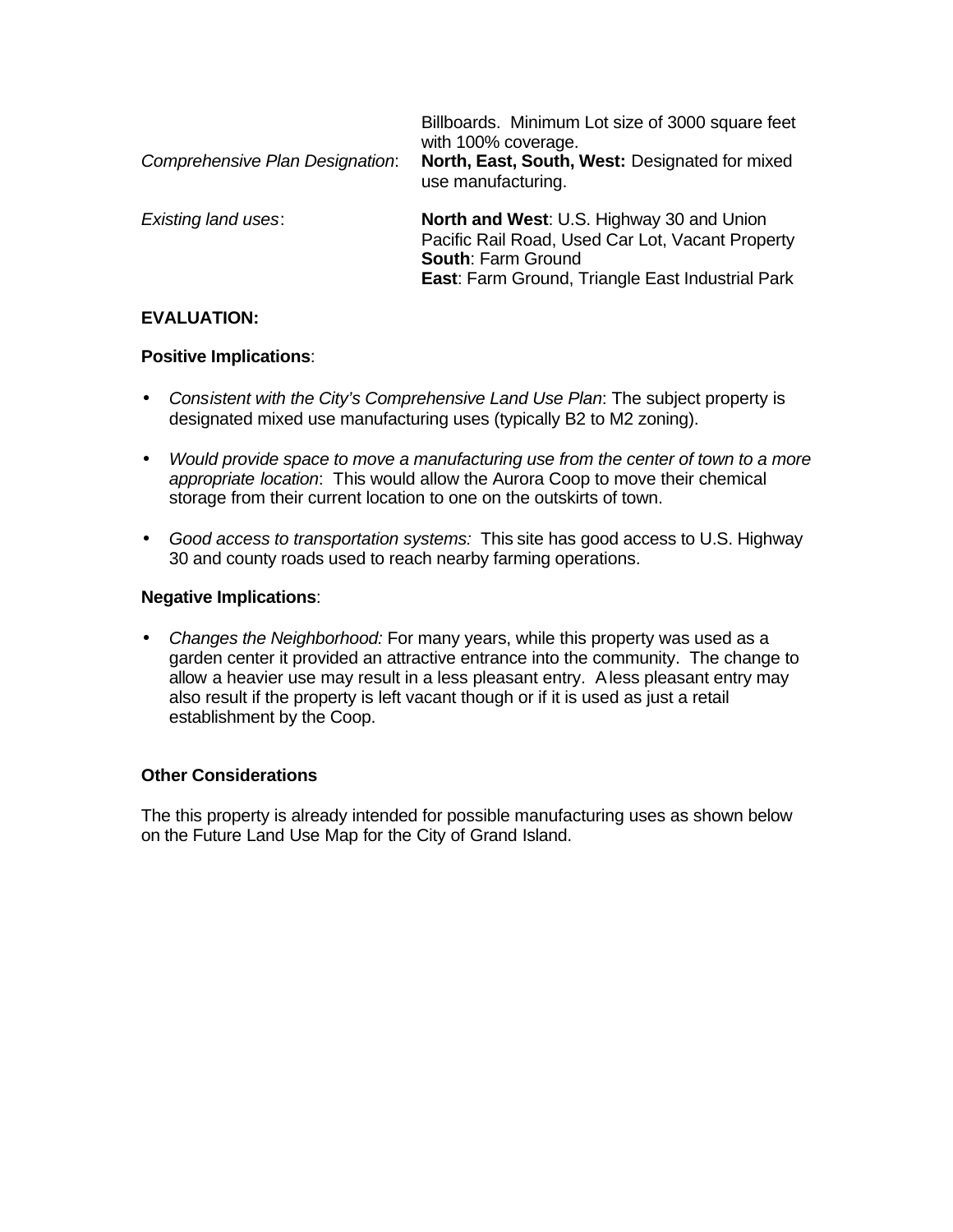

Future Land Use Map of the Area as approved in the Grand Island Comprehensive Plan

#### **RECOMMENDATION:**

That the Regional Planning Commission recommend that the Grand Island City Council change the zoning on this site from B2-General Business to M2-Heavy Manufacturing as requested and shown on the attached map.

Chad Nabity AICP, Planning Director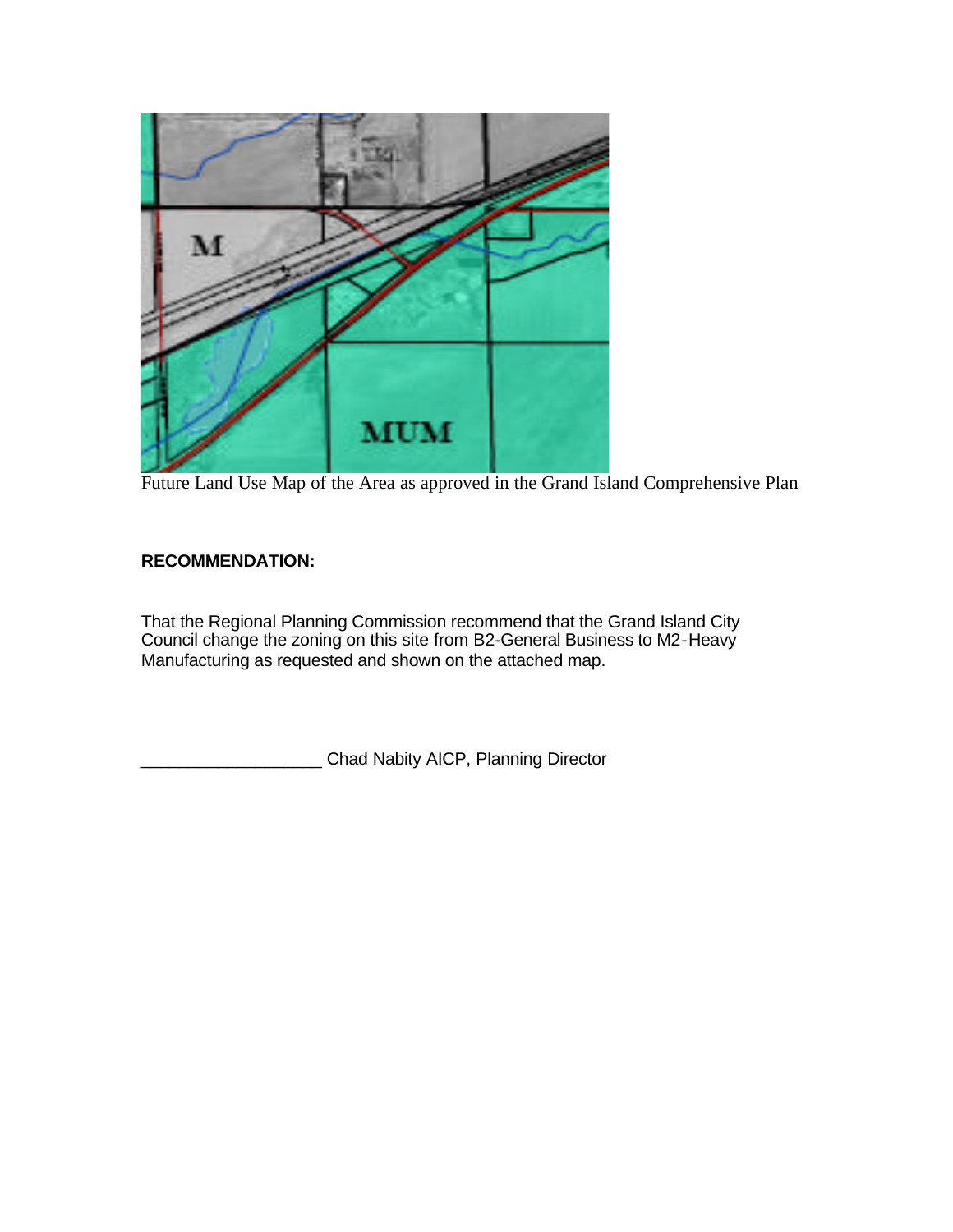$3 - 3 - 09$ Chal Natury Please present my your in at your zoningplanning meeting tonite concerning Sundance being the "Welcome" to D.S. sign, and then<br>a few fiet faither, all the fertilizer equip, trucks, and anmonice tanks, the welcome world be quite, so pretty How nice it would be with a next little mall, car business, or grocery store. This fertilizer business should not be in view as something in a pretty city setting. Maybe it could be south of "Suby Bend" on east ide of road, out of view from Highway? and there would be a stop light there already. The Capital are. + Hury 30 intersection is bad already or the traffic is heavy on Hwy 30. Fertilized business that's parlyin moment? hours in the summers Another site could be north of Aurora Coop on ether the west or east side, or the field west of Ron Robinson's house. The land north of the track has been for sale for years Please consider these ideas! Thanks